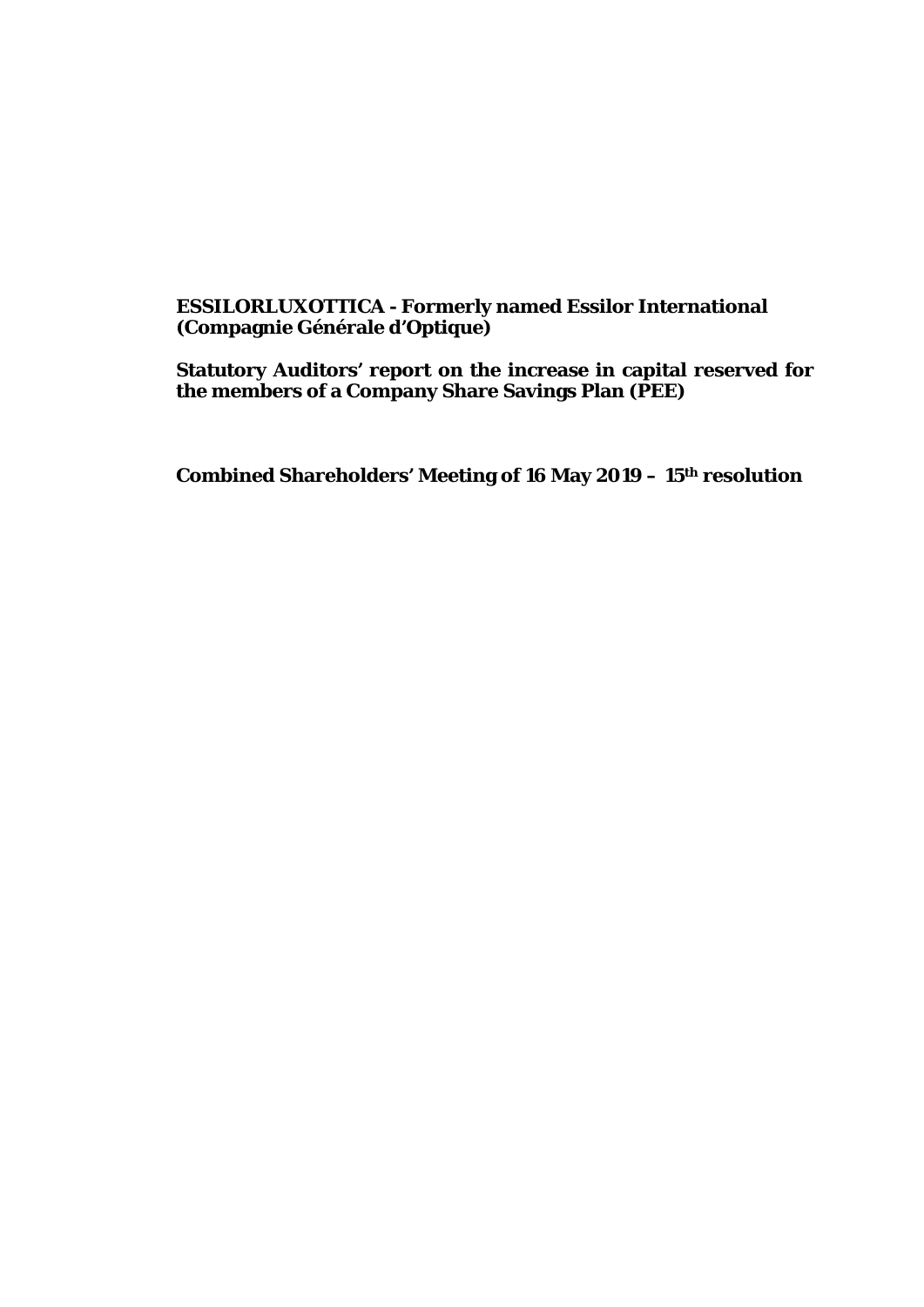**PricewaterhouseCoopers Audit Mazars** 63, rue de Villiers 92208 Neuilly-sur-Seine Cedex

61, rue Henri Regnault 92075 Paris La Défense Cedex

## **Statutory Auditors' report on the increase in capital reserved for the members of a Company Share Savings Plan (PEE)**

### **Combined Shareholders' Meeting of 16 May 2019 – 15th resolution**

*This is a free translation into English of the statutory auditors' report issued in French and is provided solely for the convenience of English speaking readers. This report should be read in conjunction with, and construed in accordance with, French law and professional auditing standards applicable in France.*

#### **ESSILORLUXOTTICA - Formerly named Essilor International (Compagnie Générale d'Optique)**

147, rue de Paris 94220 Charenton-le-Pont France

To the Shareholders,

In our capacity as Statutory Auditors of EssilorLuxottica, and in compliance with Articles L.225-135 *et seq.* of the French Commercial Code *(Code de commerce)*, we hereby report to you on the proposed delegation of authority to the Board of Directors to decide an increase in capital without preferential subscription rights reserved for employees, eligible corporate officers and former employees, who are members of a Company Share Savings Plan (PEE) of EssilorLuxottica or any companies related to it within the meaning of Article L.225-180 of the French Commercial Code, by issuing shares (without preferential subscription rights) up to a limit of 0.5% of the capital of EssilorLuxottica as at the date of issue, which is submitted to you for approval.

This increase in capital is submitted for shareholder approval in accordance with the provisions of Article L.225-129-6 of the French Commercial Code and Articles L.3332-18 *et seq.* of the French Labour Code *(Code du travail)*.

On the basis of its report, the Board of Directors proposes that the shareholders delegate to it, for a 26-month period from the date of this Meeting, the authority to decide an increase in capital and to cancel their preferential subscription rights in respect of the ordinary shares to be issued. The Board of Directors would be responsible for setting the final terms and conditions of this operation.

It is the responsibility of the Board of Directors to prepare a report in accordance with Articles R.225-113 and R.225-114 of the French Commercial Code. It is our responsibility to express an opinion on the fairness of the information taken from the financial statements, on the proposed